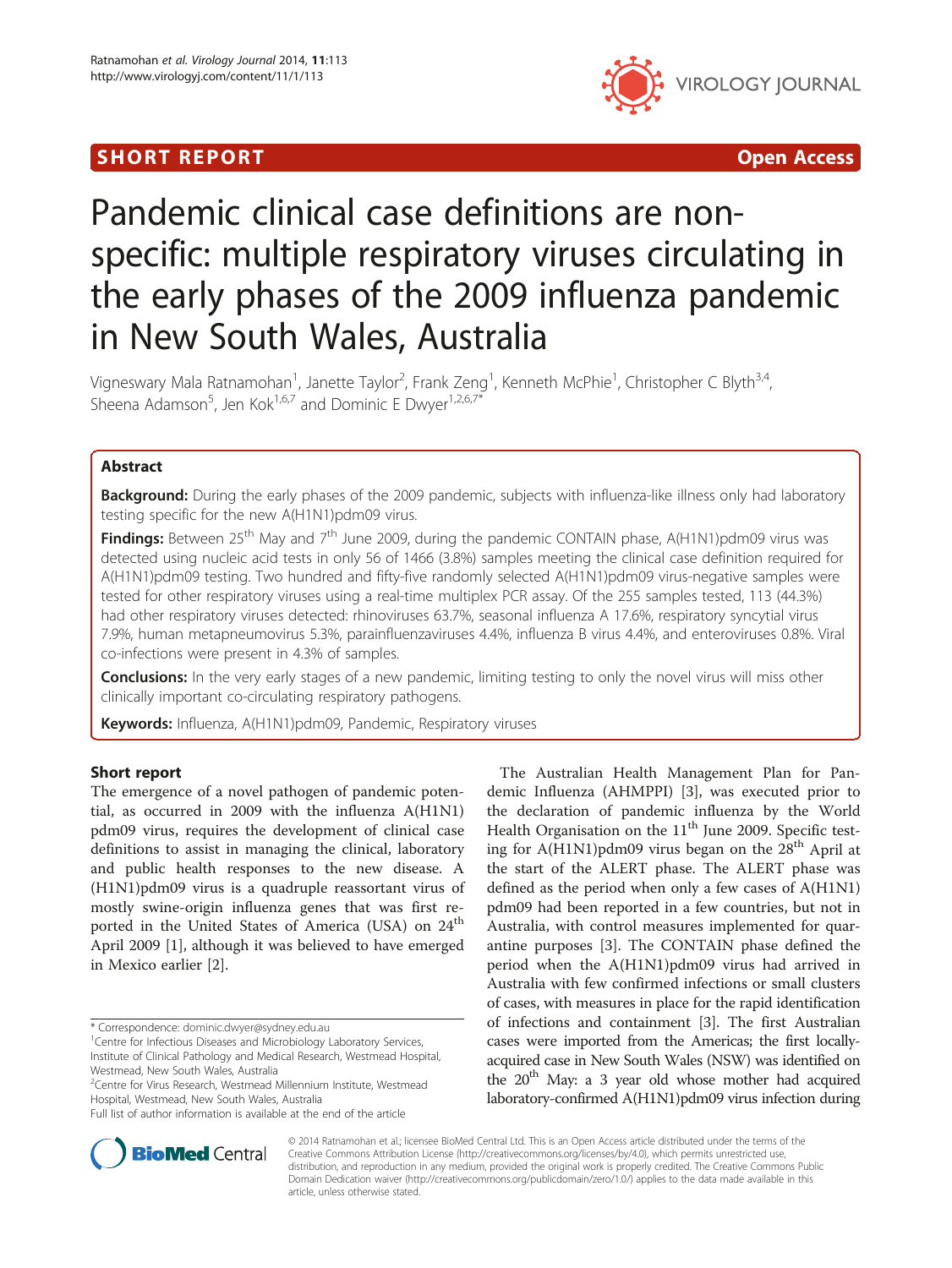a 10-day holiday to the USA [[4](#page-4-0)]. During the CONTAIN phase between 22<sup>nd</sup> May and 16<sup>th</sup> June, all laboratory requests were triaged to limit testing to individuals who met the CONTAIN phase clinical case definition: individuals showing symptoms of influenza-like illness (ILI) within 7 days of travel to A(H1N1)pdm09-declared areas, or people with febrile respiratory illness with onset within 7 days of contact with a laboratory-confirmed case [\[5](#page-4-0)]. Although clinical case definitions may be sensitive for a newly circulating pandemic virus, it may lack specificity, and testing algorithms detecting the novel virus alone will fail to detect other co-circulating respiratory viruses.

Within Australia during the early pandemic phases, the cities of Melbourne and Brisbane reported cases earlier than Sydney (NSW). Following the first laboratory-confirmed A (H1N1)pdm09 case in NSW, another six influenza A cases were reported on the  $24<sup>th</sup>$  May from passengers of a cruise ship that had departed Sydney on a 10-day cruise in the Pacific Ocean on the 16<sup>th</sup> May. The ship stopped at New Caledonia and Vanuatu, islands that had not reported circulation of A(H1N1)pdm09 virus at the time [\[6\]](#page-4-0). Combined nose and throat swabs collected in viral transport medium were tested for A(H1N1)pdm09 virus by nucleic acid tests (NAT) at the WHO National Influenza Centre in Sydney. Between the  $25<sup>th</sup>$  May and the  $7<sup>th</sup>$  June, 1466 patient samples met the CONTAIN-phase definition for laboratory testing, of which 56 (3.8%) were positive for A(H1N1)pdm09 virus by NAT. Of these, 43/56 reported a travel history outside Australia, including the 37 passengers on the cruise ship and six with a history of air travel to other countries. From the  $4-7<sup>th</sup>$  June, 13 locally acquired cases from known contacts were identified, 11 from contacts within Australia and two from people who had recently returned from the USA. Samples received from the  $25<sup>th</sup>$  May to  $7<sup>th</sup>$  June were considered representative of the population suffering from ILI not requiring hospitalisation. As A(H1N1)pdm09 virus was only detected in 3.8% of samples, we performed NAT for other respiratory viruses on randomly selected samples collected from subjects that had met the clinical case definition during the CONTAIN phase.

Following A(H1N1)pdm09 virus-specific NAT as previously described [[7\]](#page-4-0), further NAT for other respiratory viruses was performed on residual cDNA or extracted total nucleic acid (NA) stored at either −20°C or −70°C. The cDNA was prepared from NA primed with random hexamers using Superscript III RT enzyme (InVitrogen Life Technologies, Carlsbed, CA, USA), according to the manufacturer's protocol. NAT was carried out on the Roche LC 480 real-time instrument (Roche Diagnostics GmbH, Mannheim, Germany) in a multiplex format, with influenza A, influenza B and respiratory syncytial virus (RSV) targets in one primer set; parainfluenzaviruses 1, 2 and 3 in the second set; and human metapneumovirus (hMPV), rhinoviruses and enteroviruses in

the third set. Human adenoviruses and a house-keeping gene, beta-globin (used as a sample inhibition control) [[8](#page-4-0)], were tested directly from the NA extract and formed the fourth set.

Four μLs of cDNA or extract was amplified in a total volume of 20 μL with 0.5 μM of each primer and 0.2 μM of each probe and 10 μL of Lightcycler Probes Master (Roche Diagnostics GmbH) in the LC480 microwell plate. Primers and probes were designed in-house or chosen from previous publications [[9-11](#page-4-0)] and optimised so that all targets were efficiently amplified under the same conditions. The assay was evaluated against a panel of known positive and negative respiratory specimens [[12\]](#page-4-0). To increase the sensitivity of detection of the commonly known serotypes of rhinoviruses, enteroviruses and adenoviruses, two sets of primers and/or 2 probes were used for each of the virus groups (Table [1](#page-2-0)). The Taqman real-time PCR assay conditions consisted of denaturation (95°C - 10 min) and amplification (40 cycles of 95°C - 10 sec, 58°C −15 sec, 72°C - 20 sec).

Clinical information was gathered from individual test request forms and NetEpi, the NSW Health surveillance system; data was unavailable for 38 individuals. As the clinical case definition was strictly applied in the early CONTAIN phase, we assume that all subjects without any clinical information recorded on the request form met the testing criteria. Results are shown in Table [2.](#page-3-0) Of 255 samples tested (collected from 219 adults, 33 children and 3 with no age recorded), 113 (44.3%) had one or more respiratory viruses detected: 72 (63.7%) rhinoviruses, 20 (17.6%) seasonal influenza A viruses (16 A/ H3N2 and 4 A/H1N1), 9 (7.9%) RSV, 6 (5.3%) hMPV, 5 (4.4%) each of influenza B and parainfluenzaviruses and 1 (0.8%) enterovirus. Five viral co-infections were identified, four with RSV and rhinoviruses, and one with influenza A/H3N2 and rhinovirus. No human adenoviruses were detected. The respiratory virus detection rate in the paediatric sub-group was 63.6% (21/33 tested), with 12 rhinoviruses, 3 influenza A/H3N2, 2 RSV, 1 parainfluenzavirus 2, 1 enterovirus and 2 co-infections with RSV and rhinoviruses.

In the present study, despite limiting laboratory testing to those meeting the clinical case definition, A(H1N1) pdm09 virus was only detected in 3.8% of cases during the early CONTAIN phase; rhinoviruses instead were the most commonly detected virus. Although the samples were collected from subjects in an outpatient setting in this study, rhinoviruses have also been identified as the most common virus detected in hospitalised children presenting with an acute respiratory infection [\[13](#page-4-0)]. Outbreaks of rhinovirus infection, sometimes causing severe disease, have also been reported in long-term care facilities and in elderly adults presenting with respiratory distress to hospital emergency departments [[14,15\]](#page-4-0). In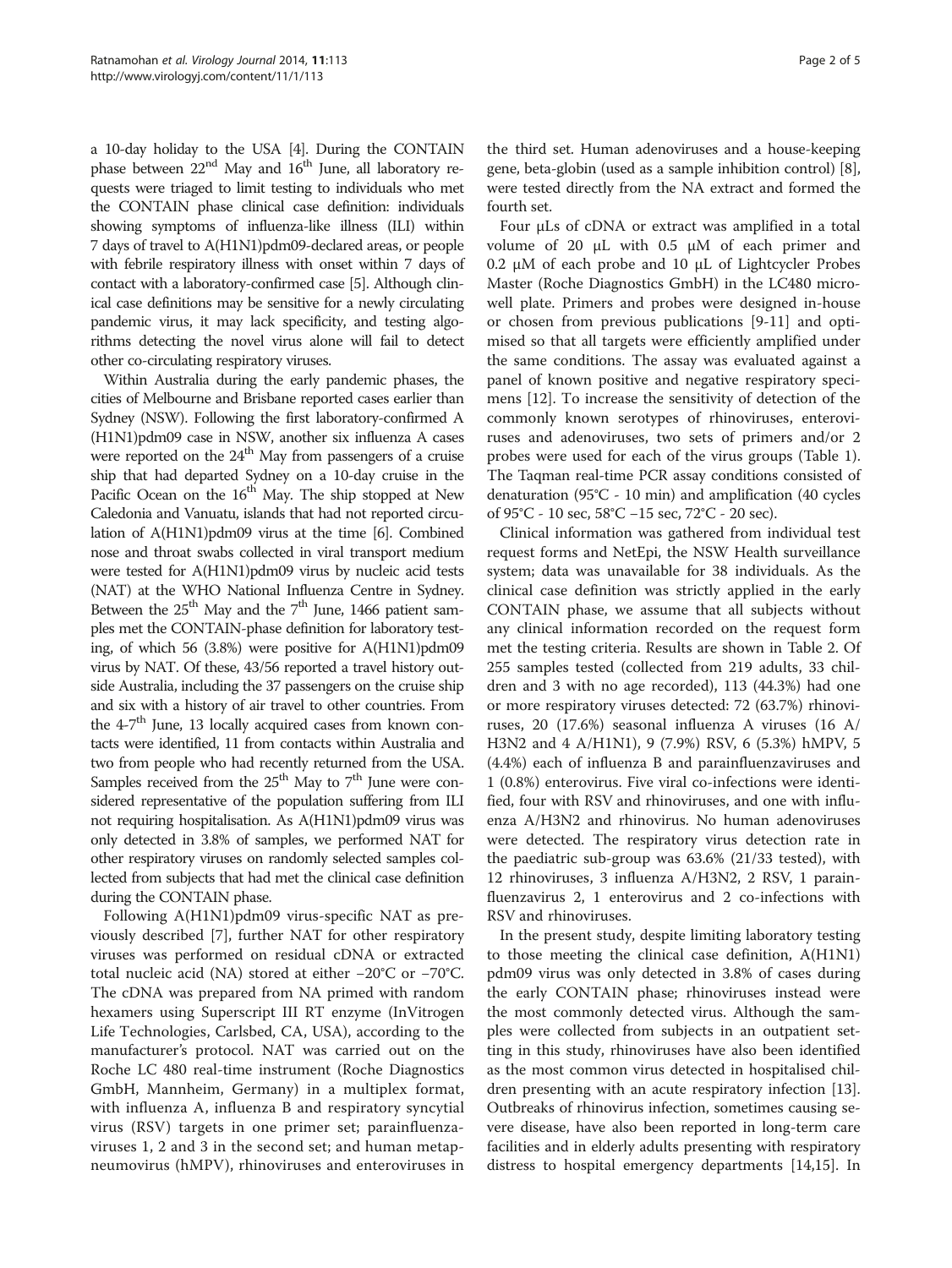Virus (target gene) Sequence (5° end) Rame RSV (nucleoprotein) RSVF

| espiratory virus multiplex assays                 |           |
|---------------------------------------------------|-----------|
| Sequence (5' to 3' end)                           | Reference |
| For: tagtgtrcargcagaaatgg                         | in-house  |
| Rev: agtgrggaaattgagtcaaagat                      | in-house  |
| Rev: rggraattgagttaatgacagc                       | in-house  |
| Probe: FAM tgatgcttttggrttrttcaatatatgg BHQ1      | in-house  |
| For: atggaatggctaaagacaagac                       | [9]       |
| Rev: cattkagggcattytggac                          | in-house  |
| Probe: Cal fluo Red610 acgctgcagtcctcgctcact BHQ2 | in-house  |
| For: yaacgatgacatggagagaaac                       | in-house  |
| Rev: acctcctattttattataatc                        | in-house  |

<span id="page-2-0"></span>Table 1 Primer and probe sequences used in the re

|                             | <b>RSVAR</b>        | Rev: agtgrggaaattgagtcaaagat                       | in-house |
|-----------------------------|---------------------|----------------------------------------------------|----------|
|                             | <b>RSVBR</b>        | Rev: rggraattgagttaatgacagc                        | in-house |
|                             | <b>RSVP</b>         | Probe: FAM tgatgcttttggrttrttcaatatatgg BHQ1       | in-house |
| Influenza A (matrix)        | AMF <sub>2</sub>    | For: atggaatggctaaagacaagac                        | $[9]$    |
|                             | AMR <sub>2</sub>    | Rev: cattkagggcattytggac                           | in-house |
|                             | AMP                 | Probe: Cal fluo Red610 acgctgcagtcctcgctcact BHQ2  | in-house |
| Influenza B (nucleoprotein) | <b>BNF</b>          | For: yaacgatgacatggagagaaac                        | in-house |
|                             | <b>BNR</b>          | Rev: gcctcctgttttgttgtgatc                         | in-house |
|                             | <b>BNP</b>          | Probe: Quasor670 ccttctttsacatctctggcattctt BHQ2   | in-house |
| Parainfluenza 1 (matrix)    | PI1F                | For: yggaacatcactaggtacaatyac                      | in-house |
|                             | PI1R                | Rev: gagcttcttttctccatcatc                         | in-house |
|                             | Para1P              | Probe: aactcttgcagatcttgcattaccg                   | in-house |
| Parainfluenza 2 (matrix)    | PI <sub>2</sub> F   | For: tcactgtggtcagttggatgt                         | in-house |
|                             | PI <sub>2</sub> R   | Rev: ctcaaatgtccgttgacctg                          | in-house |
|                             | Para <sub>2</sub> P | Quasor670 aagaatctgatcttaatgagctaatgggc BHQ2       | in-house |
| Parainfluenza 3 (matrix)    | PI3F                | For: Cal fluo Red610 gaagtgagaagaacagtyaaagc BHQ2  | in-house |
|                             | PI3R                | Rev: cattgaggagcaagagcaac                          | in-house |
|                             | Para3P              | Probe FAM ttggcatcgaacarcattcc BHQ1                | in-house |
| Rhino & Entero (5'UTR)      | Rhi3A               | For: gcccctgaatgyggctaa                            | $[10]$   |
|                             | Rhi4B               | Rev: gaaacacggacacccaaagta                         | $[10]$   |
|                             | Rhi1P               | Probe: FAM tggtcccrtcccgcamttgc BHQ1               | in-house |
|                             | Rhi <sub>2</sub> P  | Probe: FAM ccrtcccrsaattgctcrttacgac BHQ1          | in-house |
|                             | Ent1P               | Probe: Cal fluo Red610 cggttccgctgcrgagttrccc BHQ2 | in-house |
|                             | Ent <sub>2P</sub>   | Probe: Cal fluo Red610 cggttccgccacrgacttrcgc BHQ2 | in-house |
| hMPV (nucleoprotein)        | Meta NLNF           | For: catayaarcatgctatattaaaagagtctc                | [11]     |
|                             | Meta NLNR           | Rev: cctatytctgcagcatatttgtaatcag                  | [11]     |
|                             | MetaP               | Probe:Quasor670 tcttgytgcaatgatgarggtgtyactgc BHQ2 | [11]     |
| Adeno (hexon)               | AdeF                | For: caaggaygtmaacatgatcctgcag                     | in-house |
|                             | AdeF                | For: raaggatgtdaacatgrtbctdcag                     | in-house |
|                             | AdeR                | Rev: cgttggtrtcgttrcgcagcat                        | in-house |
|                             | AdeR                | Rev: crttggtrtcrttycknarcat                        | in-house |
|                             | Ade1P               | Probe: FAM trgaagckgtgttrtgwgccatggg BHQ1          | in-house |
|                             | Ade2P               | Probe: FAM tggaggcsgtgttgtgsgccatggg BHQ1          | in-house |
| Human Beta-globin           | PCO <sub>3</sub>    | For: acacaactgtgttcactagc                          | $[8]$    |
|                             | PCO <sub>4</sub>    | Rev: caacttcatccacgttcacc                          | $[8]$    |
|                             | <b>BGLP</b>         | Probe: Quasor670 tcaaacagacaccatggtgcacctga BHQ2   | in-house |

another study determining the rate of non-A(H1N1) pdm09 virus infection during the 2009 pandemic at two hospital emergency departments in France, rhinovirus infection rates were also higher than A(H1N1)pdm09 virus infection rates (62.6% vs. 16.5%) [[16](#page-4-0)]. In our study, the rate of rhinovirus infection in travellers and contacts of cases was similar. Other respiratory viruses contributed approximately 20% of infections. Viral co-infections were also uncommon, possibly from sampling bias as viral coinfection may be associated with more severe disease.

Clinical syndromes defining typical influenza virus infection overlap with those described for other respiratory viruses. Non-specific case definitions, along with public health, media and clinical demands (given that the first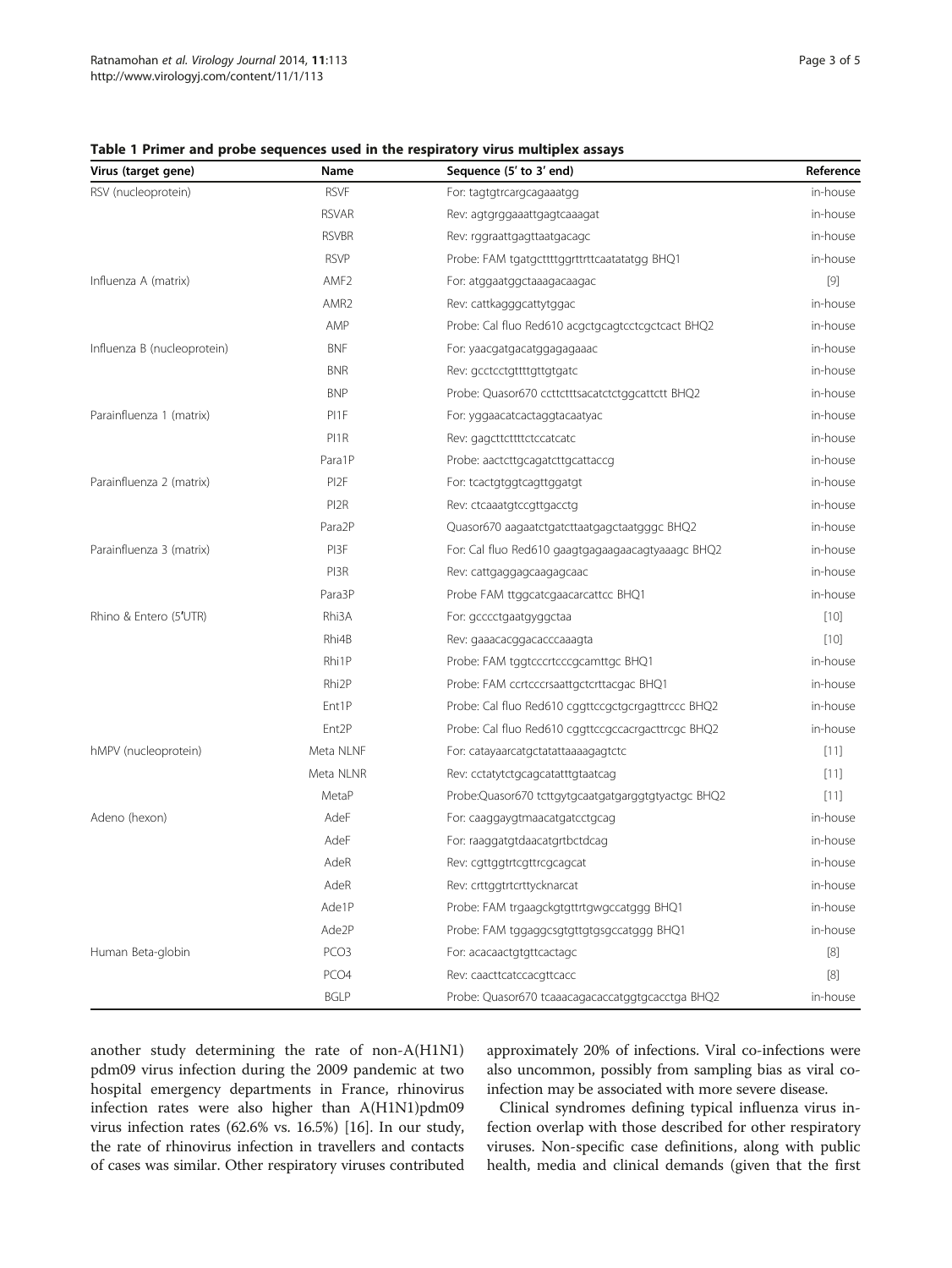| Category of patients with Number<br>influenza-like illness                                        | tested         | <b>RSV</b>        |                               | Influenza A Influenza B | Parainfluenza 1 | Parainfluenza 2 | Parainfluenza 3 | <b>Rhinovirus</b>                     | <b>Enterovirus hMPV</b> |                | <b>Adenovirus</b> | None<br>detected |
|---------------------------------------------------------------------------------------------------|----------------|-------------------|-------------------------------|-------------------------|-----------------|-----------------|-----------------|---------------------------------------|-------------------------|----------------|-------------------|------------------|
| From Americas                                                                                     | 40             | $1 (+RV^*)$       | 1 H3                          | $\mathbf{1}$            | $\mathbf 0$     | $\mathbf 0$     | $\circ$         | 13                                    | $\circ$                 | $\overline{3}$ | $\circ$           | 22               |
| Cruise ships                                                                                      | 77             | $\circ$           | 5 H3                          | $\circ$                 | $\circ$         | $\mathbf{0}$    | $\circ$         | 20                                    | $\mathbf{1}$            | $\mathbf{1}$   | $\circ$           | 50               |
| Western Pacific Region<br>(Fiji, Vanuatu, N Zealand,<br>Singapore, China, H Kong,<br>Philippines) | $\overline{9}$ | $\mathbf{0}$      | 2H3                           | $\circ$                 | $\mathbf{0}$    | $\mathbf{0}$    | $\circ$         | $\overline{3}$                        | $\overline{0}$          | $\mathbb O$    | $\circ$           | $\overline{4}$   |
| From Europe                                                                                       | 12             |                   | 1 H3                          | $\circ$                 | $\mathbf 0$     | $\circ$         | $\circ$         | 5                                     | $\circ$                 | $\mathbb O$    | $\circ$           | 5                |
| South East Asia Region<br>(Indonesia, Thailand,<br>S Korea, India)                                | $\overline{7}$ | $1 (+RV^*)$       | 1 H1                          | $\circ$                 | $\mathbf{0}$    | $\mathbf{0}$    | $\overline{1}$  | $\overline{2}$                        | $\overline{0}$          | $\mathbf 0$    | $\circ$           | 3                |
| From Japan                                                                                        | 5              | $\circ$           | $\circ$                       | $\circ$                 | $\mathbf{0}$    | $\mathbf{0}$    | $\circ$         | $\overline{1}$                        | $\circ$                 | $\circ$        | 0                 | $\overline{4}$   |
| From Africa (Ethiopia)                                                                            |                | $\mathbf{O}$      | $\mathbf{0}$                  | $\mathbf{0}$            | $\mathbf{0}$    | $\mathbf{0}$    | $\overline{0}$  | $\mathbf{1}$                          | $\overline{0}$          | $\overline{0}$ | $\circ$           | $\mathbf{0}$     |
| Interstate travel<br>(Melbourne)                                                                  | 16             | $\circ$           | 2H3                           | $\mathbf{0}$            | $\mathbf{0}$    |                 | $\circ$         | 3                                     | $\circ$                 | $\overline{1}$ | $\mathbf{0}$      | 9                |
| No travel, but in contact<br>with travellers, confirmed<br>or suspected                           | 20             |                   | $\mathsf{O}\xspace$           | $\mathbf{3}$            | $\mathbf 0$     | $\mathbb O$     | $\circ$         | 5                                     | $\circ$                 |                | $\circ$           | 10 <sup>°</sup>  |
| Overseas travel, location<br>unknown                                                              | $\mathbf{3}$   | $\mathbb O$       | $\mathbf 0$                   | $\circ$                 | $\mathbf{0}$    | $\mathbf{0}$    | $\mathbf{0}$    | $\overline{2}$                        | $\overline{0}$          | $\mathbb O$    | $\circ$           | $\overline{1}$   |
| No record of travel or<br>contact, but record of<br>clinical symptoms                             | 27             | 3<br>(paediatric) | 4 (3 H3,<br>1 H1              | $\mathbf{0}$            | $\mathbf{0}$    |                 | $\circ$         | $7(1 + RSV^*)$                        | $\circ$                 | $\circ$        | $\circ$           | 13               |
| Unknown -no clinical data<br>provided                                                             | 38             | $\overline{2}$    | $\overline{4}$<br>(2 H3,2 H1) |                         | $\circ$         | $\mathbf 0$     | $\overline{2}$  | $10(1 + \text{RSV*})$<br>$(1 + H3^*)$ | $\circ$                 | $\mathbf 0$    | $\circ$           | 21               |
| <b>TOTAL</b>                                                                                      | 255            | 9                 | 20 (16 H3<br>and $4$ H1)      | 5                       | $\circ$         | $\overline{2}$  | 3               | 72                                    | $\overline{1}$          | 6              | $\circ$           | 142              |
| Number of patients with<br>a viral infection = $113$                                              |                |                   |                               |                         |                 |                 |                 |                                       |                         |                |                   |                  |
| Number of patients with<br>2 viral co-infections $= 5$                                            |                |                   |                               |                         |                 |                 |                 |                                       |                         |                |                   |                  |

## <span id="page-3-0"></span>Table 2 Detection rates of respiratory viruses (\*denotes co-infection)